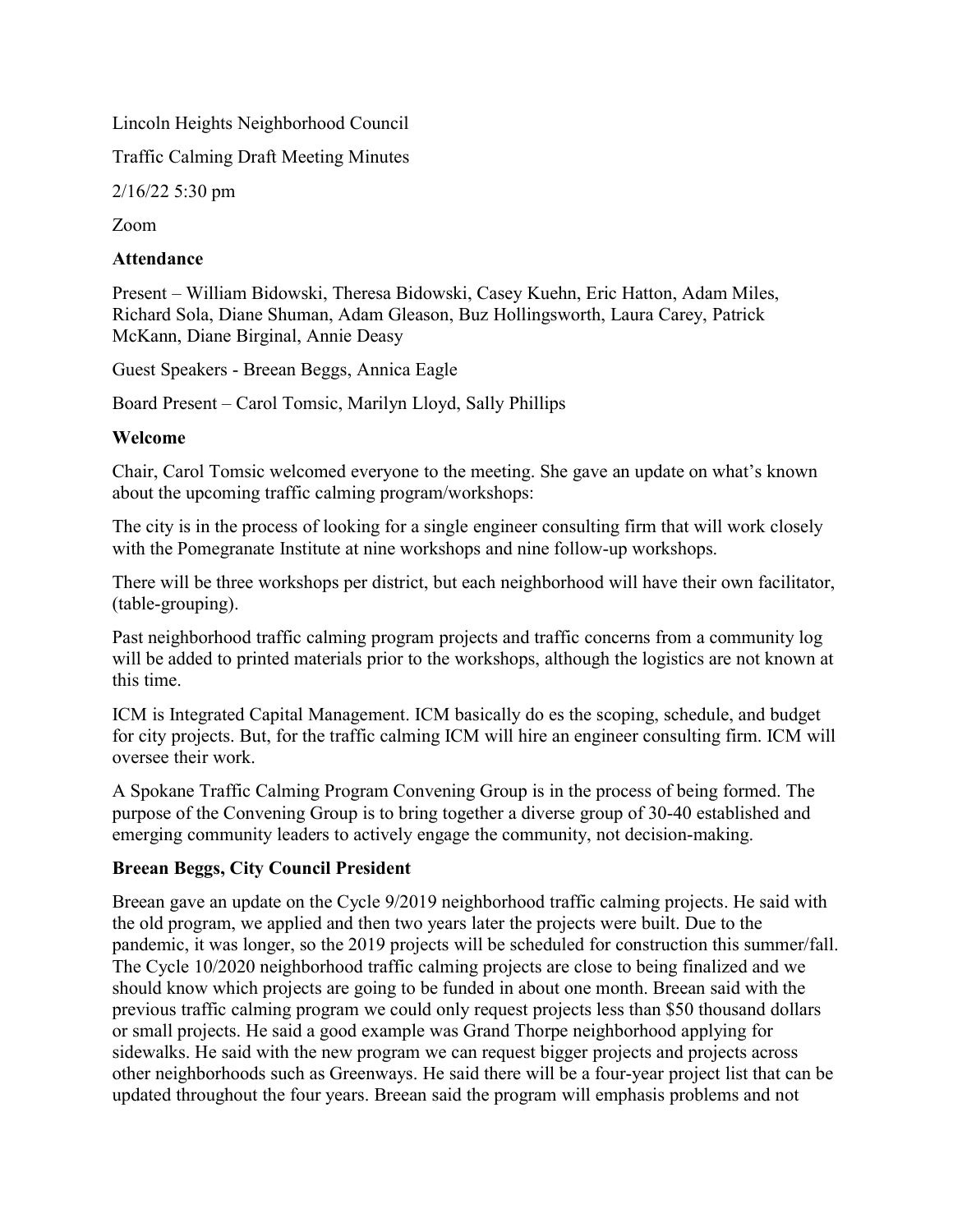solutions so we can focus on the problems and safety and then the problems can be solved by the engineering firm hired by the city. The final list will allow the city to complete as many projects as they can. When we get close to the end of four years, we will repeat the process. Breean said the Pomegranate Institute will not work directly with the residents but rather train others/city staff and provide technical advice for the big meetings. The new process will have a broader audience. He said the 'convening group' will help with outreach and work with elementary schools. Breean said there is not a date for the meetings. He said the engineering firm will specialize in traffic calming solutions. He said the new program will leverage resources across the goals. A good example is the city will replace all the requested missing sidewalks in an area at the same time as it will be cheaper per block. He said we could petition the city council for changes after the recommendations are made. City Council plans to allocate several million dollars and ICM will pick projects from the list. Breean said the city would like to add traffic cameras on the South Hill in hospital and park zones. Approval to do this must come from the Washington State legislature (HB 1915).

There were questions and answers. Safety upgrades can avoid exposing the city to financial loss and can put projects higher up an engineer list. A speed hump pilot in Rockwood was discussed and we can include speed humps in proposals. Traffic camera limitations were discussed.

# Annica Eagle, Office of Neighborhood Support

Annica presented on the Mobile Speed Feedback report for the mobile speed signs placed in our neighborhood in 2021. The program allowed each neighborhood to have signs at three locations for 2 weeks at a time and auxiliary location if available. Our neighborhood had five signs placed. Annica reminded us that it is important to remember to place this year's signs in the public right of way and that the signs require sunlight because they have solar panels. We also need to consider the traffic speed in placement if cars are normally slowing down. Our 2021 signs were placed at 2001 E 18<sup>th</sup>, near S Martin St, capturing eastbound traffic, Woodfern and S Altamont, capturing eastbound traffic, 1508 E 34<sup>th</sup> Ave, near Perry, capturing westbound traffic, Woodfern and N Altamont, capturing eastbound traffic, and 3142 E 33<sup>rd</sup>, near Ray St, capturing westbound traffic. Annica presented the speed statistics (posted speed, average speed,  $85<sup>th</sup>$  percentile and number of vehicles tracked) at each of the mobile sign placement sites. She defined the 85<sup>th</sup> percentile speed statistic as the center part of a bell-curve with high/low speeds and ideal driving conditions.

- 2001 E  $18<sup>th</sup>$  posted 25 mph, average speed 15 mph,  $85<sup>th</sup>$  percentile 21 mph, # of vehicles tracked 1,043.
- Woodfern/S Altamont posted 25 mph, average speed 19 mph,  $85<sup>th</sup>$  percentile 26 mph, # of vehicles tracked 5,361.
- 1508 E 34<sup>th</sup> posted speed 25, average speed 22, 85<sup>th</sup> percentile 30 mph, # of vehicles tracked 6,291.
- Woodfern/S Altamont posted speed 25 mph, average speed 20 mph,  $85<sup>th</sup>$  percentile 26 mph, # of vehicles tracked 11,998.
- 3142 E 33<sup>rd</sup> posted speed 25 mph, average speed 14 mph,  $85<sup>th</sup>$  percentile 22 mph, # of vehicles tracked 10,535.